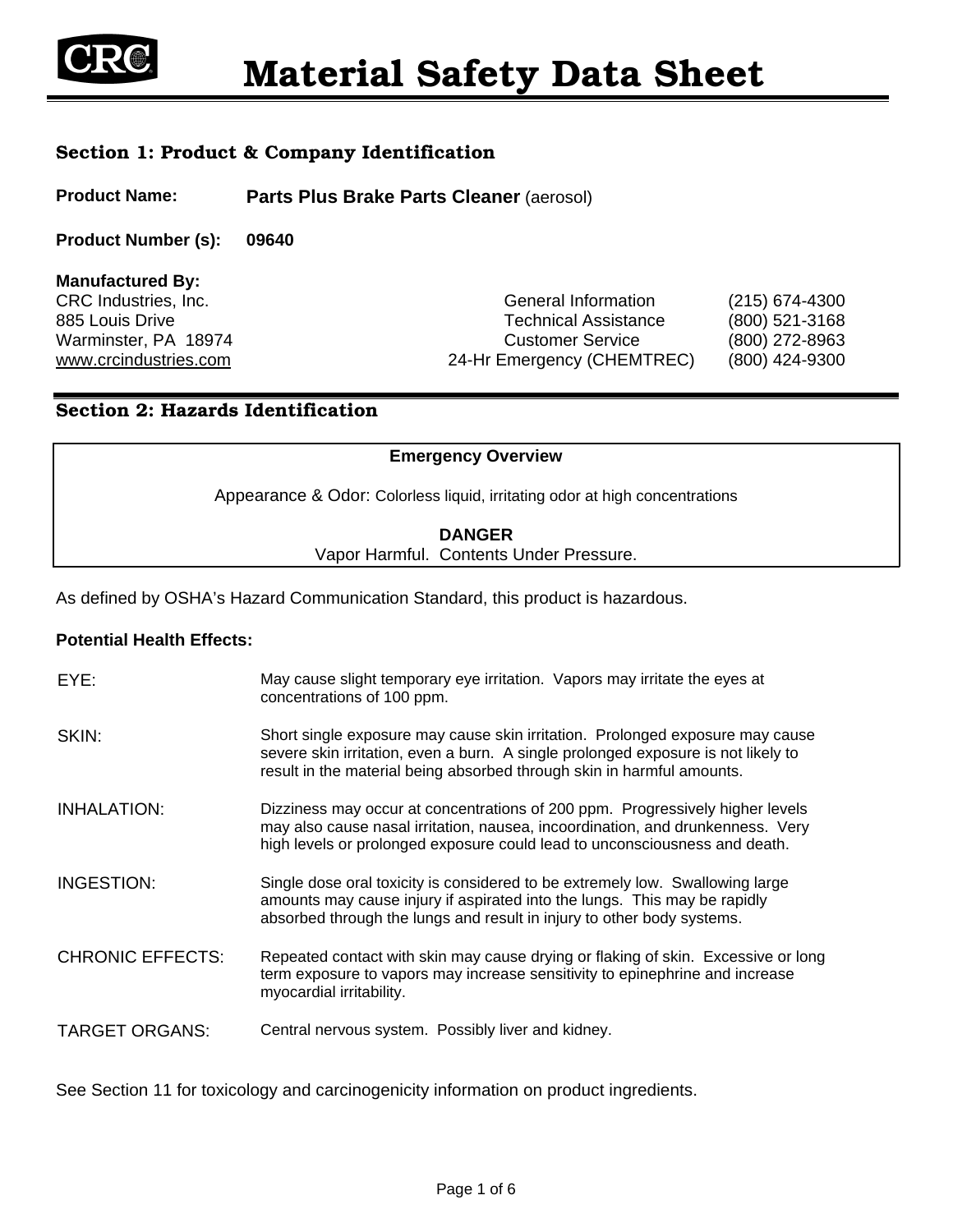# Section 3: Composition/Information on Ingredients

| <b>COMPONENT</b>           | <b>CAS NUMBER</b> | $%$ by Wt. |  |
|----------------------------|-------------------|------------|--|
| Tetrachloroethylene (PERC) | 127-18-4          | > 95       |  |
| Carbon Dioxide             | 124-38-9          | < 5        |  |

## Section 4: First Aid Measures

| Eye Contact:         | Immediately flush with plenty of water for 15 minutes. Call a physician if irritation persists.                                                                                                                                                                                                                                                                                                                                                                                |
|----------------------|--------------------------------------------------------------------------------------------------------------------------------------------------------------------------------------------------------------------------------------------------------------------------------------------------------------------------------------------------------------------------------------------------------------------------------------------------------------------------------|
| <b>Skin Contact:</b> | Remove contaminated clothing and wash affected area with soap and water. Call a physician<br>if irritation persists. Wash contaminated clothing prior to re-use.                                                                                                                                                                                                                                                                                                               |
| Inhalation:          | Remove person to fresh air. Keep person calm. If not breathing, give artificial respiration. If<br>breathing is difficult give oxygen. Call a physician.                                                                                                                                                                                                                                                                                                                       |
| Ingestion:           | Do NOT induce vomiting. Call a physician immediately.                                                                                                                                                                                                                                                                                                                                                                                                                          |
| Note to Physicians:  | Because rapid absorption may occur through lungs if aspirated and cause systemic effects,<br>the decision of whether to induce vomiting or not should be made by a physician. If lavage is<br>performed, suggest endotracheal and/or esophageal control. If burn is present, treat as any<br>thermal burn, after decontamination. Exposure may increase myocardial irritability. Do not<br>administer sympathomimetic drugs unless absolutely necessary. No specific antidote. |

# Section 5: Fire-Fighting Measures

| <b>Flammable Properties:</b>                     | This product is nonflammable.                                                                                                                                                                                                                                                                                                                       |                                                                                     |              |
|--------------------------------------------------|-----------------------------------------------------------------------------------------------------------------------------------------------------------------------------------------------------------------------------------------------------------------------------------------------------------------------------------------------------|-------------------------------------------------------------------------------------|--------------|
| Flash Point:<br><b>Autoignition Temperature:</b> | None (TCC)<br><b>None</b>                                                                                                                                                                                                                                                                                                                           | <b>Upper Explosive Limit:</b><br>Lower Explosive Limit:                             | None<br>None |
| Suitable Extinguishing Media:                    |                                                                                                                                                                                                                                                                                                                                                     | This material does not burn. Use extinguishing agent suitable for surrounding fire. |              |
| <b>Products of Combustion:</b>                   |                                                                                                                                                                                                                                                                                                                                                     | Hydrogen chloride. Trace amounts of phosgene, and chlorine.                         |              |
| Protection of Fire-Fighters:                     | Firefighters should wear self-contained, NIOSH-approved breathing apparatus for<br>protection against suffocation and possible toxic decomposition products. Proper eye<br>and skin protection should be provided. Use water spray to keep fire-exposed<br>containers cool and to knock down vapors which may result from product<br>decomposition. |                                                                                     |              |

## Section 6: Accidental Release Measures

Personal Precautions: Use personal protection recommended in Section 8. Do not breathe vapors.

Environmental Precautions: Take precautions to prevent contamination of ground and surface waters. Do not flush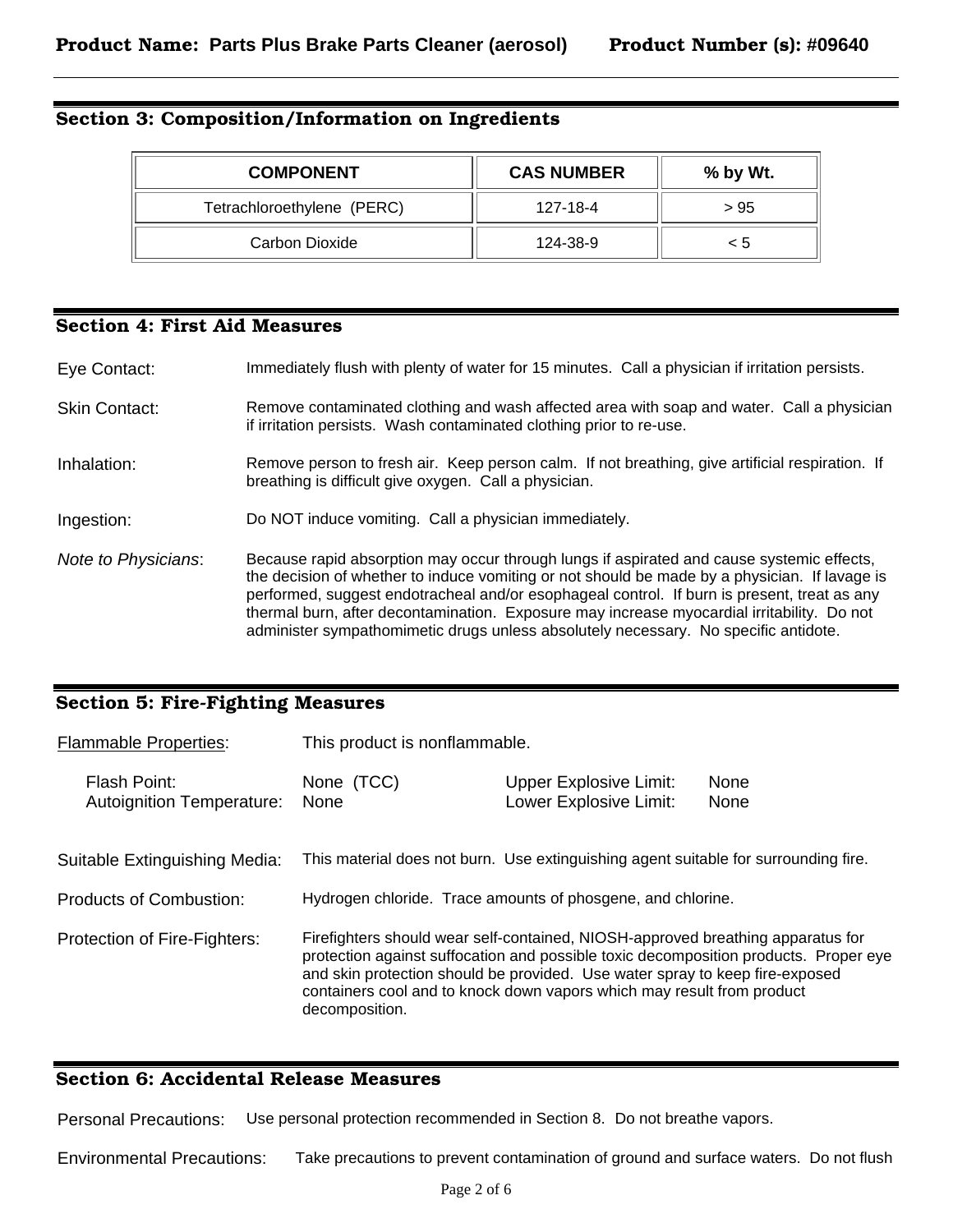into sewers or storm drains.

Methods for Containment & Clean-up: Dike area to contain spill. Ventilate the area with fresh air. If in confined space or limited air circulation area, clean-up workers should wear appropriate respiratory protection. Recover or absorb spilled material using an absorbent designed for chemical spills. Place used absorbents into proper waste containers.

## Section 7: Handling and Storage

| <b>Handling Procedures:</b> | Vapors of this product are heavier than air and will collect in low areas. Make sure<br>ventilation removes vapors from low areas. Do not eat, drink or smoke while using this<br>product. |
|-----------------------------|--------------------------------------------------------------------------------------------------------------------------------------------------------------------------------------------|
| Storage Procedures:         | Store in a cool dry area out of direct sunlight. Aerosol cans must be maintained below 120 F<br>to prevent cans from rupturing.                                                            |
| Aerosol Storage Level:      |                                                                                                                                                                                            |

## Section 8: Exposure Controls/Personal Protection

Exposure Guidelines:

|                        | <b>OSHA</b> |                   | <b>ACGIH</b> |             | <b>OTHER</b>    |              |             |
|------------------------|-------------|-------------------|--------------|-------------|-----------------|--------------|-------------|
| <b>COMPONENT</b>       | TWA         | <b>STEL</b>       | <b>TWA</b>   | <b>STEL</b> | <b>TWA</b>      | <b>SOURC</b> | <b>UNIT</b> |
|                        |             |                   |              |             |                 |              |             |
| Tetrachloroethylene    | 100         | N.E.              | 25           | 100         | N.E.            |              | ppm         |
| Carbon dioxide         | 5000        | $30000 \text{ v}$ | 5000         | 30,000      | N.E.            |              | ppm         |
| N.E. - Not Established |             | $(c)$ – ceiling   | $(s) -$ skin |             | $(v)$ – vacated |              |             |

| <b>Engineering Controls:</b>   | Area should have ventilation to provide fresh air. Use local exhaust to prevent accumulation<br>of vapors. Provide proper exhaust to remove vapors from low areas. Use mechanical<br>means if necessary to maintain vapor levels below the exposure guidelines. If working in a<br>confined space, follow applicable OSHA regulations |
|--------------------------------|---------------------------------------------------------------------------------------------------------------------------------------------------------------------------------------------------------------------------------------------------------------------------------------------------------------------------------------|
| <b>Respiratory Protection:</b> | None required for normal work where adequate ventilation is provided. Use NIOSH-<br>approved self-contained positive pressure respirators in low circulation areas and for<br>emergencies.                                                                                                                                            |
| Eye/face Protection:           | For normal conditions, wear safety glasses. Where there is reasonable probability of liquid<br>contact, wear splash-proof goggles.                                                                                                                                                                                                    |
| <b>Skin Protection:</b>        | Use protective gloves such as PVA, Teflon or Viton. Also, use full protective clothing if<br>there is prolonged or repeated contact of liquid with skin.                                                                                                                                                                              |

## Section 9: Physical and Chemical Properties

Physical State: liquid Color: colorless Odor: irritating odor Specific Gravity: 1.619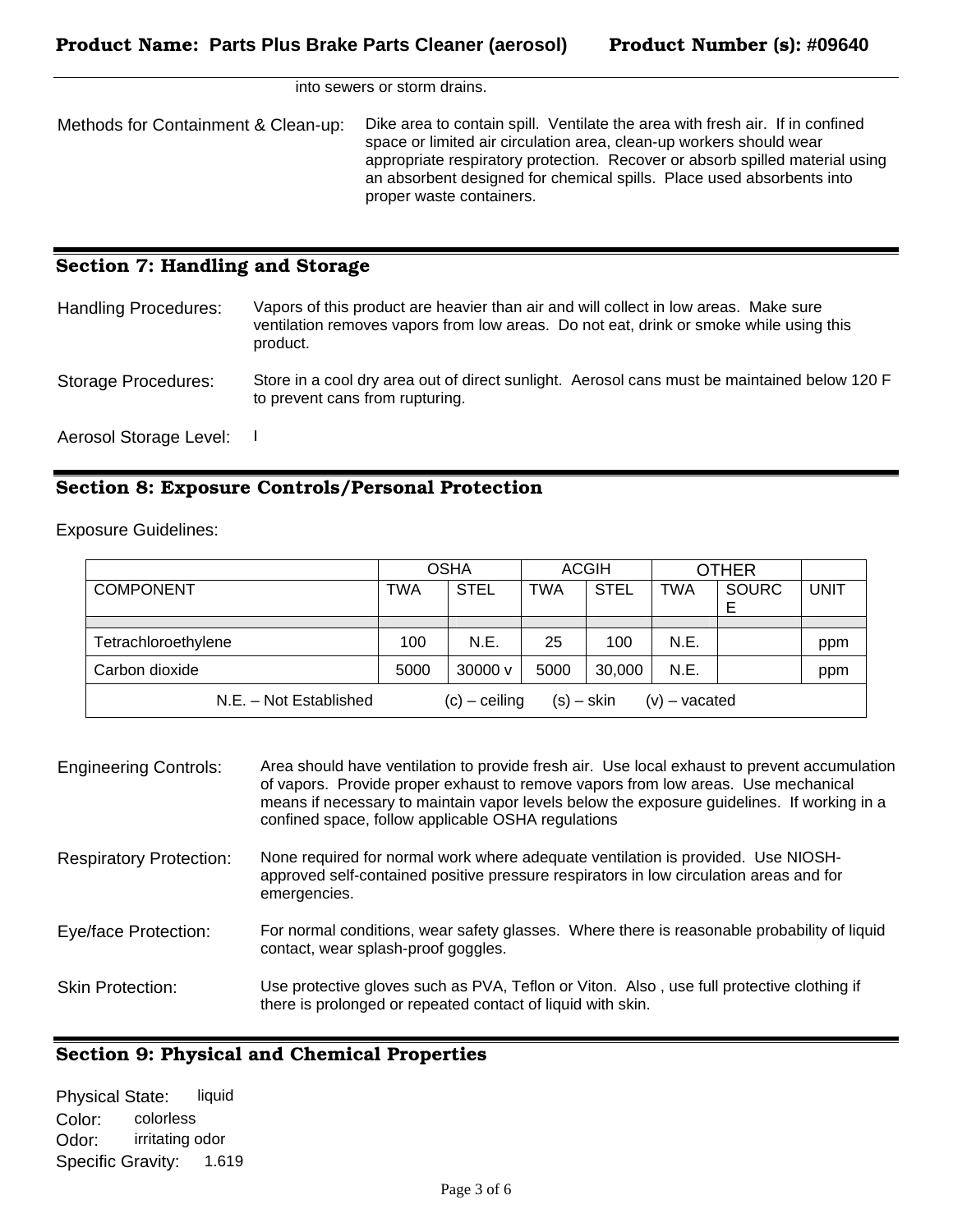|  |  | Product Number (s): #09640 |
|--|--|----------------------------|
|--|--|----------------------------|

| Initial Boiling Point:<br>250 F                                                                                       |  |
|-----------------------------------------------------------------------------------------------------------------------|--|
| Freezing Point: ND                                                                                                    |  |
| Vapor Pressure: 13 mmHg @ 68 F                                                                                        |  |
| Vapor Density: 5.76<br>$(air = 1)$                                                                                    |  |
| Evaporation Rate: $>1$<br>$(\text{ether} = 1)$                                                                        |  |
| Solubility: 0.015 g/ 100 g @ 77 F in water                                                                            |  |
| pH:<br>NA.                                                                                                            |  |
| <b>Volatile Organic Compounds:</b><br>$\mathsf{lbs}$ ./gal:<br>wt $\%$ :<br>-0<br>$g/L$ :<br>$\overline{\phantom{0}}$ |  |

# Section 10: Stability and Reactivity

| Stability:                                 | Stable |                                                                                                                                                                                                               |                                                                                                                                                          |  |
|--------------------------------------------|--------|---------------------------------------------------------------------------------------------------------------------------------------------------------------------------------------------------------------|----------------------------------------------------------------------------------------------------------------------------------------------------------|--|
| Conditions to Avoid:                       |        |                                                                                                                                                                                                               | Avoid direct sunlight or ultraviolet sources. Avoid open flames, welding arcs, and other<br>high temperature sources which induce thermal decomposition. |  |
| Incompatible Materials:                    |        | Avoid contact with metals such as: aluminum powders, magnesium powders, potassium,<br>sodium, and zinc powder. Avoid unintended contact with amines. Avoid contact with<br>strong bases and strong oxidizers. |                                                                                                                                                          |  |
| <b>Hazardous Decomposition Products:</b>   |        |                                                                                                                                                                                                               | Hydrogen chloride, trace amounts of chlorine and phosgene                                                                                                |  |
| <b>Possibility of Hazardous Reactions:</b> |        |                                                                                                                                                                                                               | No.                                                                                                                                                      |  |

# Section 11: Toxicological Information

Long-term toxicological studies have not been conducted for this product. The following information is available for components of this product.

## ACUTE EFFECTS

| Component           | <u>Test</u> | Result        | Route      | <b>Species</b> |
|---------------------|-------------|---------------|------------|----------------|
| tetrachloroethylene | LD50        | $> 10$ g/kg   | dermal     | rabbit         |
| tetrachloroethylene | LD50        | 2629 mg/kg    | oral       | rat            |
| tetrachloroethylene | LC50        | 5200 mg/kg/4H | inhalation | mouse          |

## CHRONIC EFFECTS

#### Carcinogenicity:

| OSHA:<br>IARC:<br>NTP: | Component<br>Tetrachloroethylene<br>Tetrachloroethylene<br>Tetrachloroethylene | Result<br>Hazard communication carcinogen<br>2A (Probably carcinogenic)<br>Reasonably anticipated to be a carcinogen |
|------------------------|--------------------------------------------------------------------------------|----------------------------------------------------------------------------------------------------------------------|
| Mutagenicity:          | tetrachloroethylene                                                            | in vitro studies were negative<br>animal studies were negative                                                       |
| Other:                 | None                                                                           |                                                                                                                      |

# Section 12: Ecological Information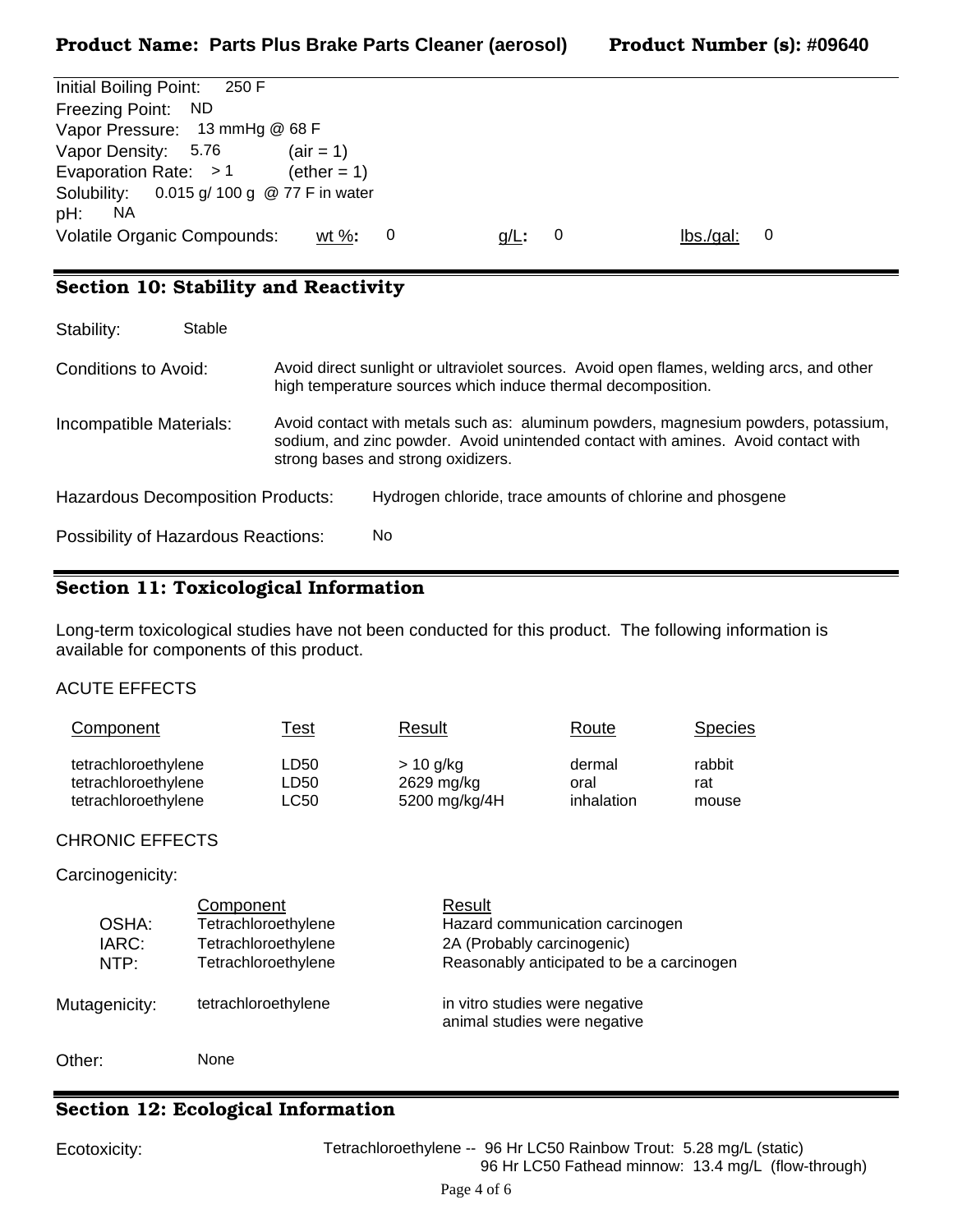Mobility in Environment: Potential for mobility in soil is medium.

| Persistence / Degradability:    | Biodegradation under aerobic conditions is below detectable limits.          |  |  |
|---------------------------------|------------------------------------------------------------------------------|--|--|
|                                 | Biodegradation may occur under anaerobic conditions. Biodegradation rate may |  |  |
|                                 | increase in soil and/or water with acclimation.                              |  |  |
| Bioaccumulation / Accumulation: | Bioconcentration potential is low (BCF less than 100).                       |  |  |

## Section 13: Disposal Considerations

Disposal: The dispensed liquid product is a RCRA hazardous waste for toxicity with the following potential waste codes: U210, F001, F002, F039. (See 40 CFR Part 261.20 – 261.33) Aerosol containers should be emptied and depressurized before disposal. Empty containers may be recycled. Any liquid product should be managed as a hazardous waste.

All disposal activities must comply with federal, state and local regulations. Local regulations may be more stringent than state or national requirements.

#### Section 14: Transport Information

Proper shipping description:

US DOT (ground): Consumer Commodity, ORM-D

Special Provisions: None

## Section 15: Regulatory Information

#### **U.S. Federal**

Toxic Substances Control Act (TSCA):

All ingredients are either listed on the TSCA inventory or are exempt.

Comprehensive Environmental Response, Compensation and Liability Act (CERCLA):

Reportable Quantities (RQ's) exist for the following ingredients: Tetrachloroethylene (100 lbs)

**Spills or releases resulting in the loss of any ingredient at or above its RQ require immediate notification to the National Response Center (800-424-8802) and to your Local Emergency Planning Committee.** 

#### Superfund Amendments Reauthorization Act (SARA) Title III:

Section 302 Extremely Hazardous Substances (EHS): None

| Section 311/312 Hazard Categories: | Fire Hazard                  | No.  |
|------------------------------------|------------------------------|------|
|                                    | Reactive Hazard              | No.  |
|                                    | Release of Pressure          | Yes. |
|                                    | Acute Health Hazard          | Yes. |
|                                    | <b>Chronic Health Hazard</b> | Yes  |
|                                    |                              |      |

Section 313 Toxic Chemicals: This product contains the following substances subject to the reporting requirements of Section 313 of Title III of the Superfund Amendments and Reauthorization Act of 1986 and 40 CFR Part 372: tetrachloroethylene (97.7%)